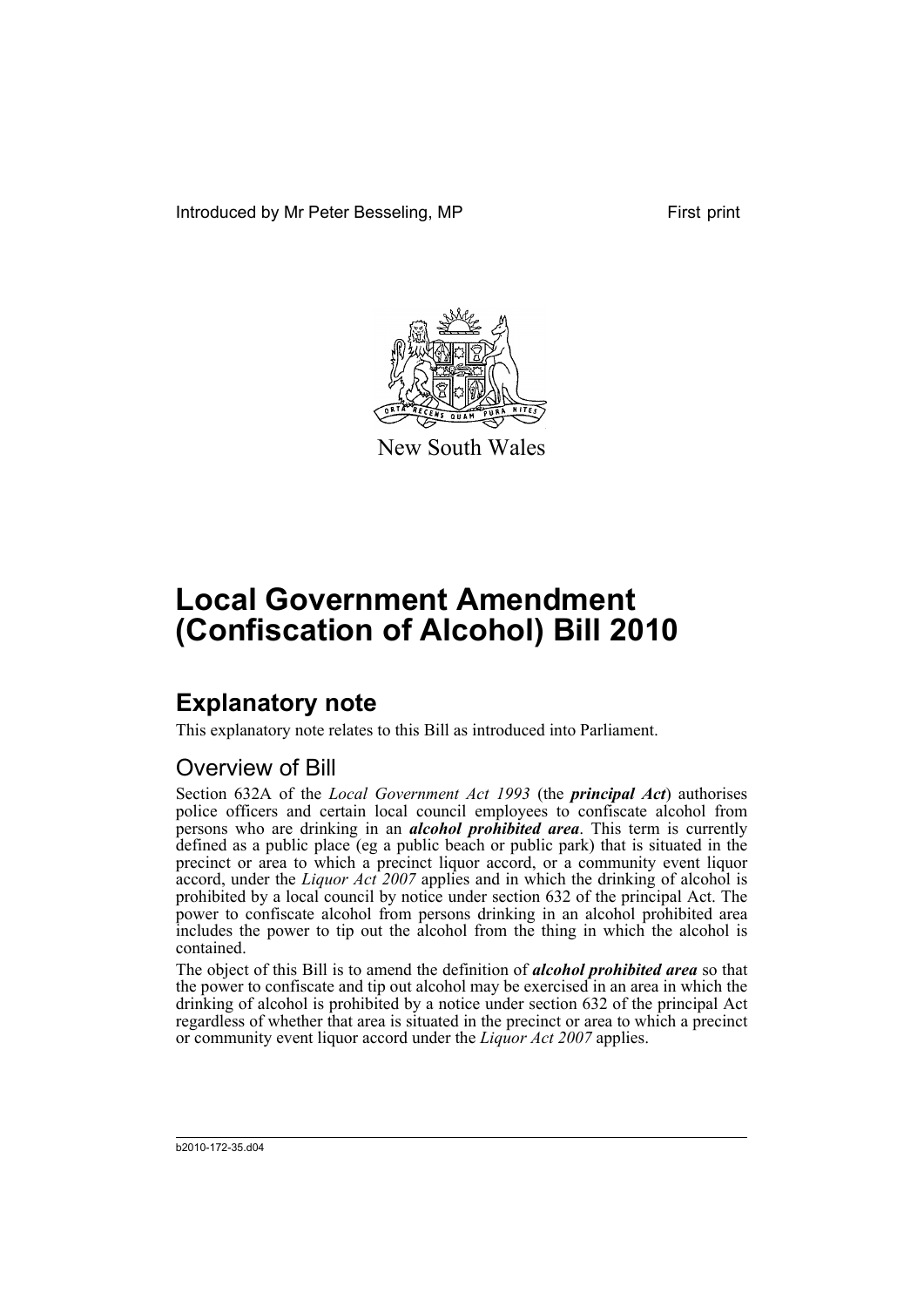Local Government Amendment (Confiscation of Alcohol) Bill 2010

Explanatory note

#### Outline of provisions

**Clause 1** sets out the name (also called the short title) of the proposed Act.

**Clause 2** provides for the commencement of the proposed Act on the date of assent to the proposed Act.

**Clause 3** amends the *Local Government Act 1993* in the manner described in the above overview.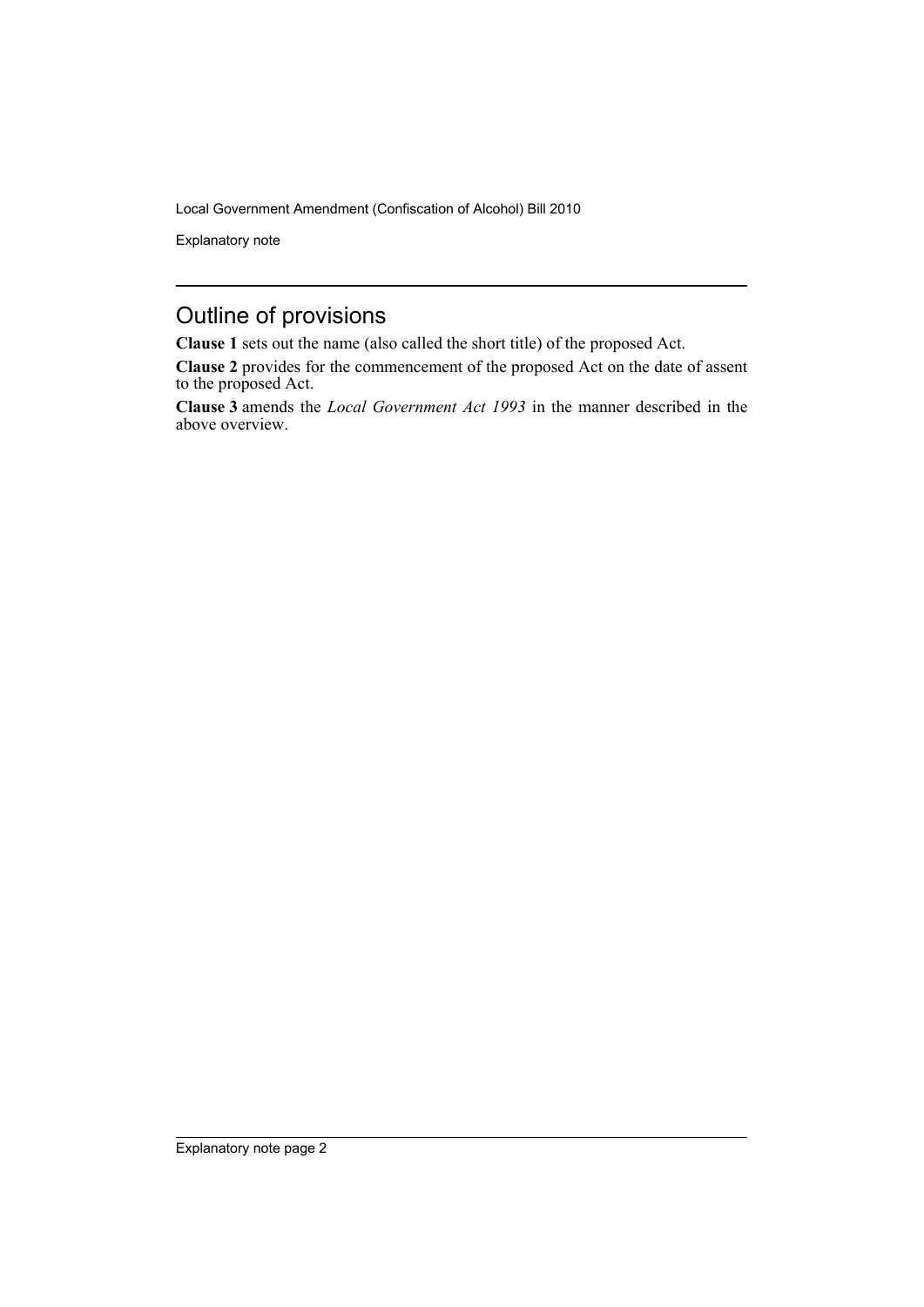Introduced by Mr Peter Besseling, MP First print



New South Wales

# **Local Government Amendment (Confiscation of Alcohol) Bill 2010**

### **Contents**

|                                              | Page |
|----------------------------------------------|------|
| 1 Name of Act                                |      |
| 2 Commencement                               |      |
| Amendment of Local Government Act 1993 No 30 |      |
|                                              |      |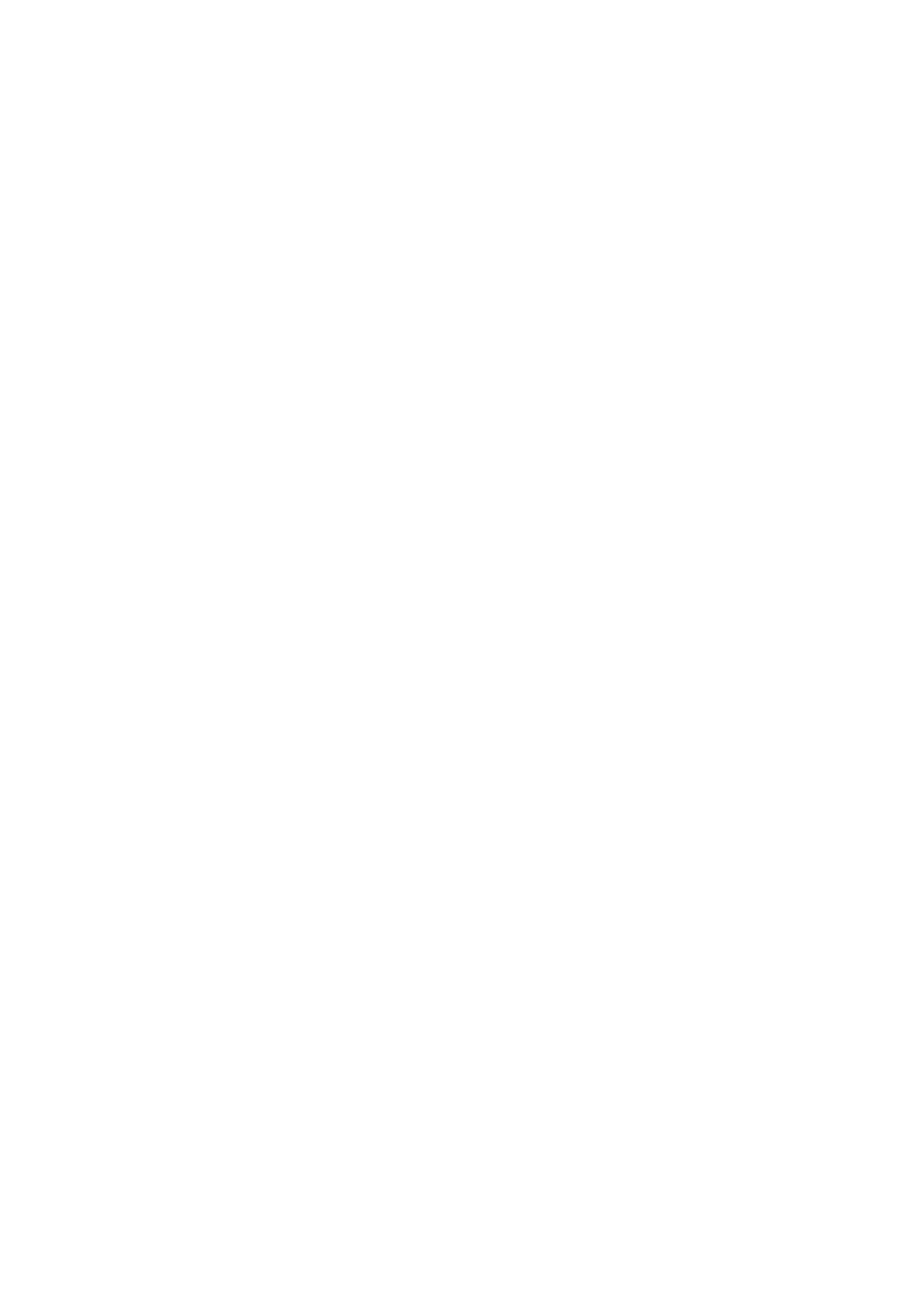

New South Wales

# **Local Government Amendment (Confiscation of Alcohol) Bill 2010**

No , 2010

#### **A Bill for**

An Act to amend the *Local Government Act 1993* to provide for the confiscation of alcohol in alcohol prohibited areas.